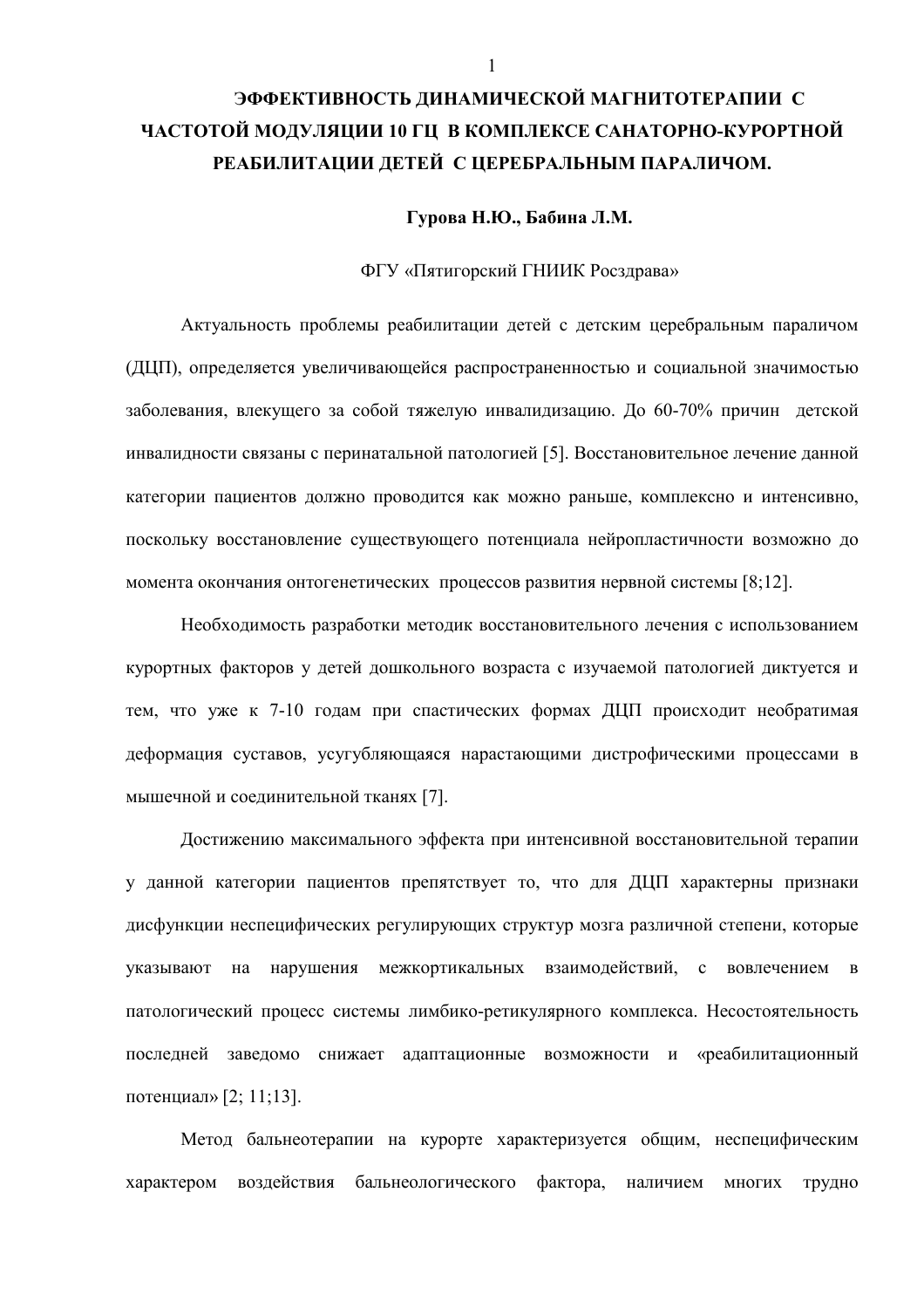учитываемых сопутствующих моментов, что диктует необходимость внесения управляющего фактора в сложный процесс многокомпонентного курортного лечения, при этом, управляющим фактором может быть любой метод, оказывающий дозированное и прицельное действие [1].

В комплексной реабилитации церебрального паралича широко используется аппаратная физиотерапия и в частности магнитотерапия [9]. Воздействие в импульсном режиме с частотой модуляции 10 Гц, близкой к  $\alpha$ -ритму биоэлектрогенеза головного мозга, вызывает наиболее выраженную реакцию регулирующих субстанций ЦНС (гипоталамус кора головного мозга - гиппокамп, - ретикулярная формация среднего мозга) определяя, таким образом, информационно-молулирующее влияние на нервную систему с алаптивноиндивидуальным характером воздействия [3; 6], что важно для создания адаптационнорегуляторных предпосылок [2].

Нами уже изучалось курсовое воздействие процедур магнитотерапии от аппарата «АМО-АТОС», с бегущим характером поля при частоте модуляции 10Гц, и выявлена ее лостоверная эффективность в отношении лифференцировки велушего ритма. биоэлектрогенеза мышц и нормализации мозгового кровообращения [4].

## Пель исследования

Определить эффективность введения курса магнитотерапии бегущим импульсным магнитным полем (БИМП) с частотой модуляции 10ГЦ по субокципитально-поясничной методике расположения индукторов в комплекс санаторно-курортной реабилитации детей дошкольного возраста со спастическими формами ДЦП.

## Материалы и методы исследования

Под наблюдением находились две группы детей от 1 до 7 лет, равноценных в клиническом плане, контрольная и основная (по 20 человек). Превалирующей формой поражения была спастическая диплегия средней степени тяжести (60-75%), спастический тетрапарез диагностирован у 20-25% наблюдаемых детей.

2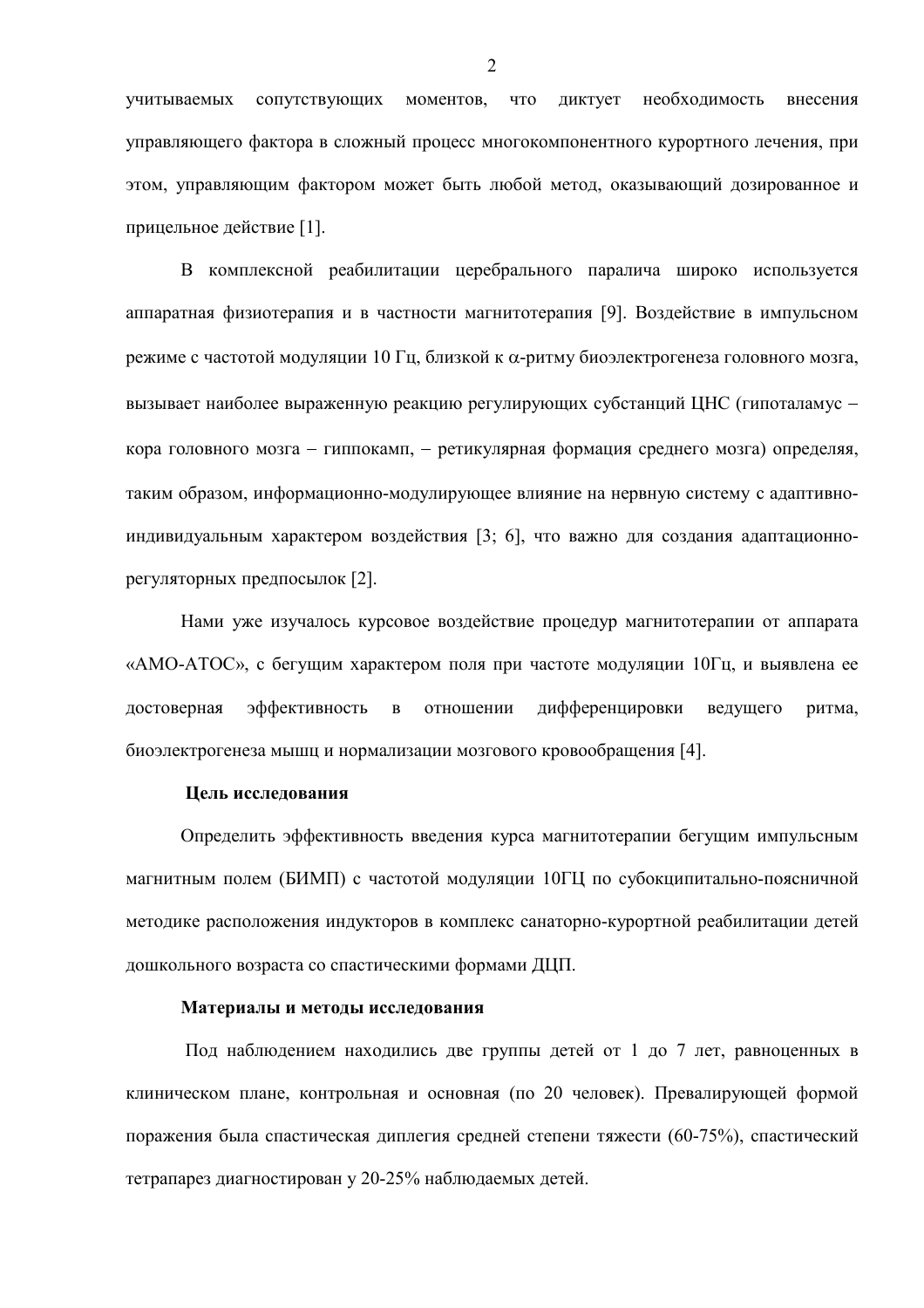Всем больным проводилось лечение. включающее санаторный режим. рациональное питание, лечебную физкультуру, массаж, занятия с логопедом.

Помимо этого, дети основной группы получали процедуры магнитотерапии от аппарата «АМО-АТОС» (Рег. уд. МЗ РФ № 29/10071001/3132-02, производство ООО "ТРИМА", г. Саратов), индуцирующего бегущее реверсивное магнитное поле с частотой модуляции 10 Гц, в импульсном режиме (магнитная индукция мощности 35 мТл), от парных, расположенных поперечно позвоночнику, излучателей на субокципитальной и поясничной областях. Время воздействия 5 минут при первой процедуре, с постепенным увеличением времени воздействия на 1 минуту, до 10 минут ежедневно, курсом - 8-10 процедур. В контрольной группе (плацебо) - процедуры магнитотерапии проводились от аппарата «АМО-АТОС» по вышеописанной методике, но при отключенном аппарате. По окончании курса физиотерапевтических процедур все дети продолжили реабилитацию, принимая углекисло-сероводородные ванны и грязевые аппликации, по классическим методикам, 5-8 процедур на курс, в чередовании.

Пациентам наблюдаемых групп проведены нейрофизиологические исследования: электроэнцефалография (ЭЭГ), реоэнцефалография (РЭГ), электромиография (ЭМГ) до и после курортного лечения. Использовалась отечественная аппаратура: "Энцефан-131-03", реограф РПГА-6/12, нейроанализатор НМП-4-01 "Нейромедиан". При проведении ЭМГ исследований, фиксировалась амплитуда осцилляций мышц, как правых, так и левых конечностей. При обработке результатов РЭГ в одну выборку объединялись значения переменных (VAR) по двум отведениям: фронто- и окципитомастоидальным с двух сторон, что не противоречило поставленной цели - определить динамику мозгового кровообращения в целом (с учетом действия изучаемого фактора). Для обработки данных применяли программный пакет «STATISTIKA» и «Excel». Для оценки динамики клинических показателей и эффективности лечения нами проведено их ранжирование в диапазоне 0-4 баллов, с выведением среднего рангового балла.

 $\overline{3}$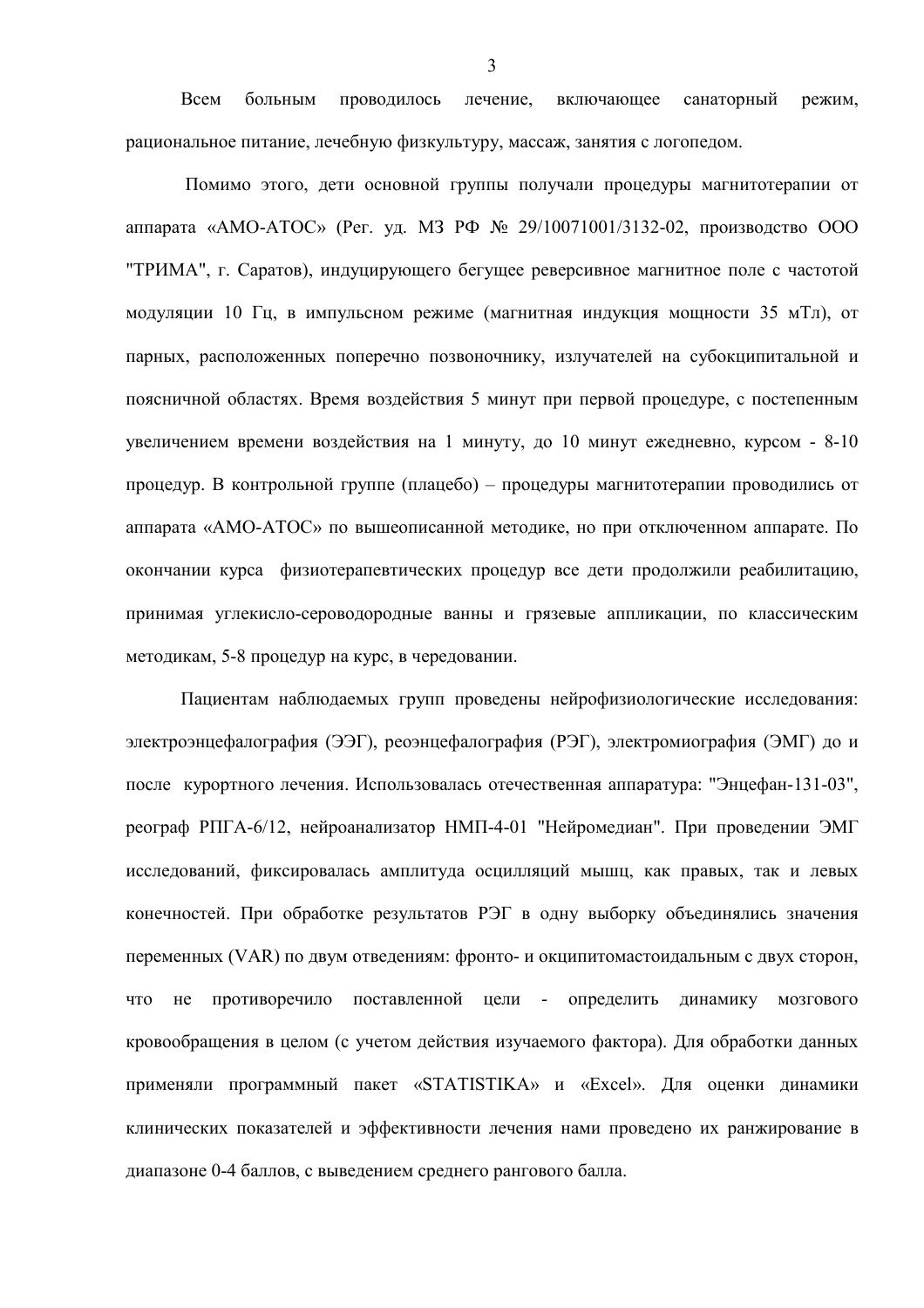### **Результаты и обсуждение**

Все дети лечение перенесли хорошо. В основной группе в период приема бальнеогрязелечебных процедур ОРЗ перенесли 4 ребенка (20 %), в то время как в контрольной - 7 (35 %).

При ЭМГ-обследовании мышц конечностей выявили следующие изменения (табл.1.): среднее увеличение амплитуды осцилляций в мышцах кисти составляет в основной группе 65,83 мкВ (36,58%), в контрольной - 45,26 мкВ (23,58%); в мышцах голени - 68,45 мкВ (44,23%) и 42,38 мкВ (28,55%). Соответственно позитивные сдвиги в основной группе достоверно более выражены, чем в контрольной группе, в среднем на 13-16%.

## **Таблина 1.**

|                           | Показатели по четырем мышцам $(M \pm m)$ |                                      |                                        |                                        |  |  |
|---------------------------|------------------------------------------|--------------------------------------|----------------------------------------|----------------------------------------|--|--|
| Группы                    | M.flexor carpi                           | M.extensor<br>carpi                  | M.gastro<br>cnemius                    | M.tibialis                             |  |  |
| Основная<br>$VAR = 40$    | $186.9 \pm 12.08$<br>$247,15 \pm 11,93$  | $183,5 \pm 9,8$<br>$254.9 \pm 10.1$  | $148,2 \pm 6,56$<br>$209 \pm 7,22$     | $160,45 \pm 8,28$<br>$236,55 \pm 9,65$ |  |  |
| $p*$                      | < 0.05                                   | < 0.05                               | < 0.05                                 | < 0.05                                 |  |  |
| Контрольная<br>$VAR = 40$ | $183 \pm 11,55$<br>$228,15 \pm 10,92$    | $201,83 \pm 9,95$<br>$247,2 \pm 8,2$ | $139,33 \pm 7,77$<br>$181,52 \pm 8,14$ | $158.7 \pm 7.48$<br>$201,27 \pm 9,34$  |  |  |
| $P*$                      | < 0.05                                   | < 0.05                               | < 0.05                                 | < 0.05                                 |  |  |
| $P_{O-K}$ **              | < 0.05                                   | < 0.05                               | < 0.05                                 | < 0.05                                 |  |  |

# $\overline{A}$ инамика амплитуды осцилляций мышц конечностей (в мкВ) по группам до и после **лечения** (M±m)

Примечание: в числителе - показатели до лечения, в знаменателе-после лечения. Достоверность различий определялась: \*тест Уилкоксона, \*\*Вальда-Вольфовитца

При исследовании состояния нейродинамики головного мозга (табл.2.), после комплексного лечения, в основной группе прослеживалась четкая положительная динамика в дифференцировке ведущего α-ритма, частота регистрации которого увеличилась на 15%, в то время как в контрольной группе изменения коснулись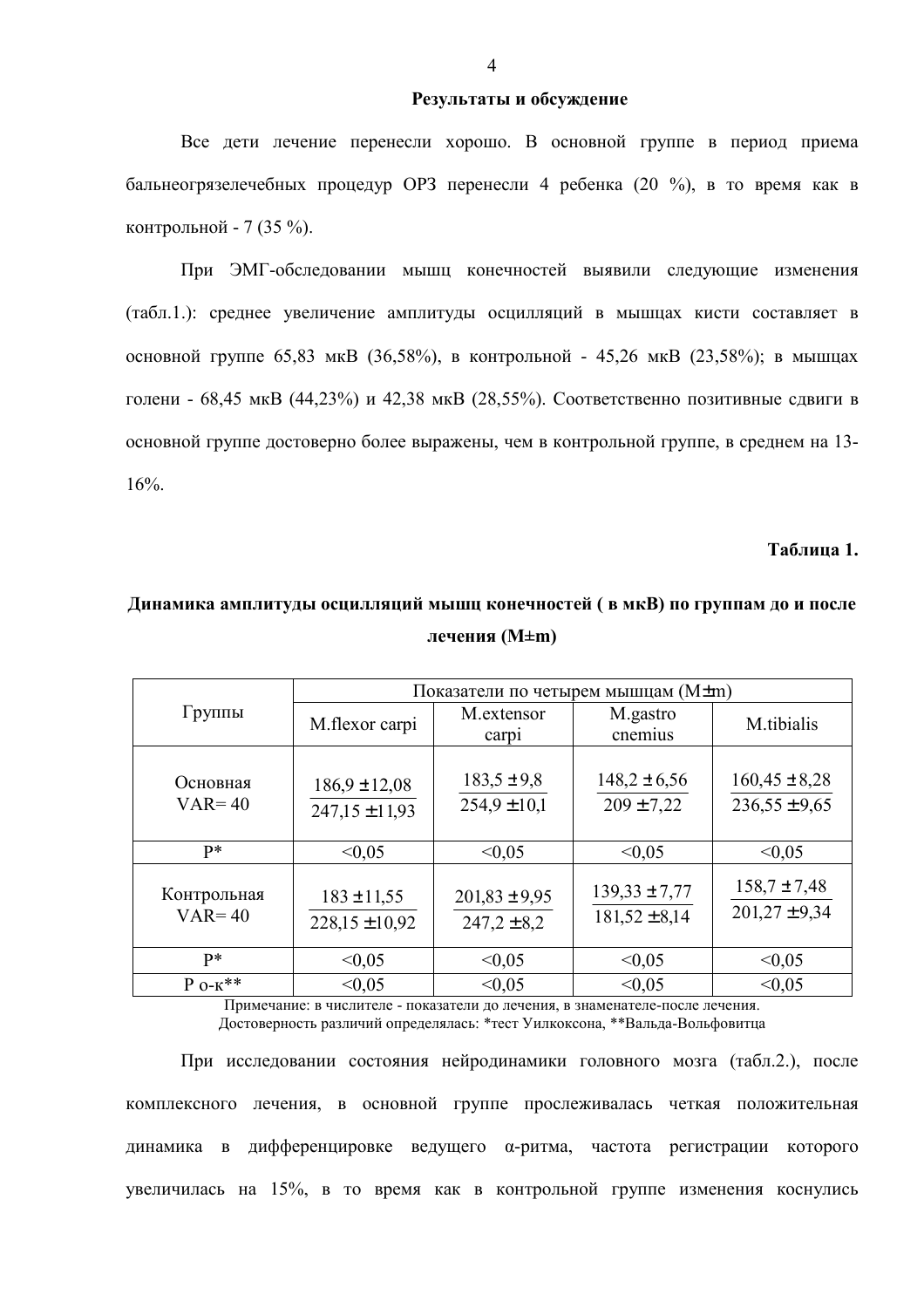дифференцировки ведущего β-ритма, частота регистрации которого увеличилась на 10%. Достоверность различий выявлена по динамике дифференцировки ведущего а-ритма, регистрации пароксизмальной и эпилептической активностей, а так же выявления на фоновой ЭЭГ острых волн. По другим ЭЭГ-показателям достоверно значимых изменений не прослеживалось.

Таблина.2.

### Основная группа Контрольная группа После До лечения До лечения После  $\mathbf{P}$ Показатели  $\frac{0}{0}$  $\frac{0}{0}$  $\frac{0}{0}$  $\frac{0}{0}$  $\mathbf n$  $\mathbf n$  $\mathbf n$  $\mathbf n$ 0-Ритм  $\overline{2}$ 10  $\mathbf{1}$  $\overline{5}$  $\overline{\mathbf{3}}$ 15  $\mathbf{1}$  $>0.05$  $5\overline{)}$  $\beta$ -Ритм 12 11 55 50 10 50  $>0.05$ 60 10  $< 0.05$  $\alpha$ -Ритм  $\overline{4}$ 20  $7\phantom{.0}$ 35 6 30 6 30 Дизритмия  $\mathbf{1}$ 10  $>0.05$  $\mathbf{1}$  $\mathfrak{S}$  $\mathbf{1}$ 5  $\mathbf{1}$  $\mathfrak{S}$ Острые волны 14 70 11 55 15 75 16 80  $< 0.01$ Пароксизм.актив. 14 70 8  $< 0.01$ 40 12 60 13 65 Эпилепт.активн. 9 45  $\overline{7}$ 35 6 30 6 30  $< 0.05$

# Линамика частоты (n) регистрации отдельных ЭЭГ показателей в динамике по группам до (I) и после (II) лечения

Достоверность различий Р между группами определялась критерием углового преобразования Фишера

Проведена оценка состояния мозгового кровообращения. В обеих группах, отмечалось достоверно положительное воздействие, проявляющееся преимущественно улучшением притока крови к головному мозгу, (таблица 3) о чем свидетельствует повышение реографического индекса (РИ) на 42,52% и 30,51% в основной и контрольной Выраженность исходно повышенного периферического группах соответственно. сосудистого сопротивления (ППСС) уменьшилась на 17% и 9.37%. Венозный отток (ИВО) улучшился в основной группе на 42,86%, в контрольной - на 24,49%; эластические свойства сосудов (ВПРВ) улучшились, соответственно, в среднем на 14% и 8%. Сравнительный анализ показателей в группах позволил определить динамику положительных изменений в основной группе, как достоверно более выраженную.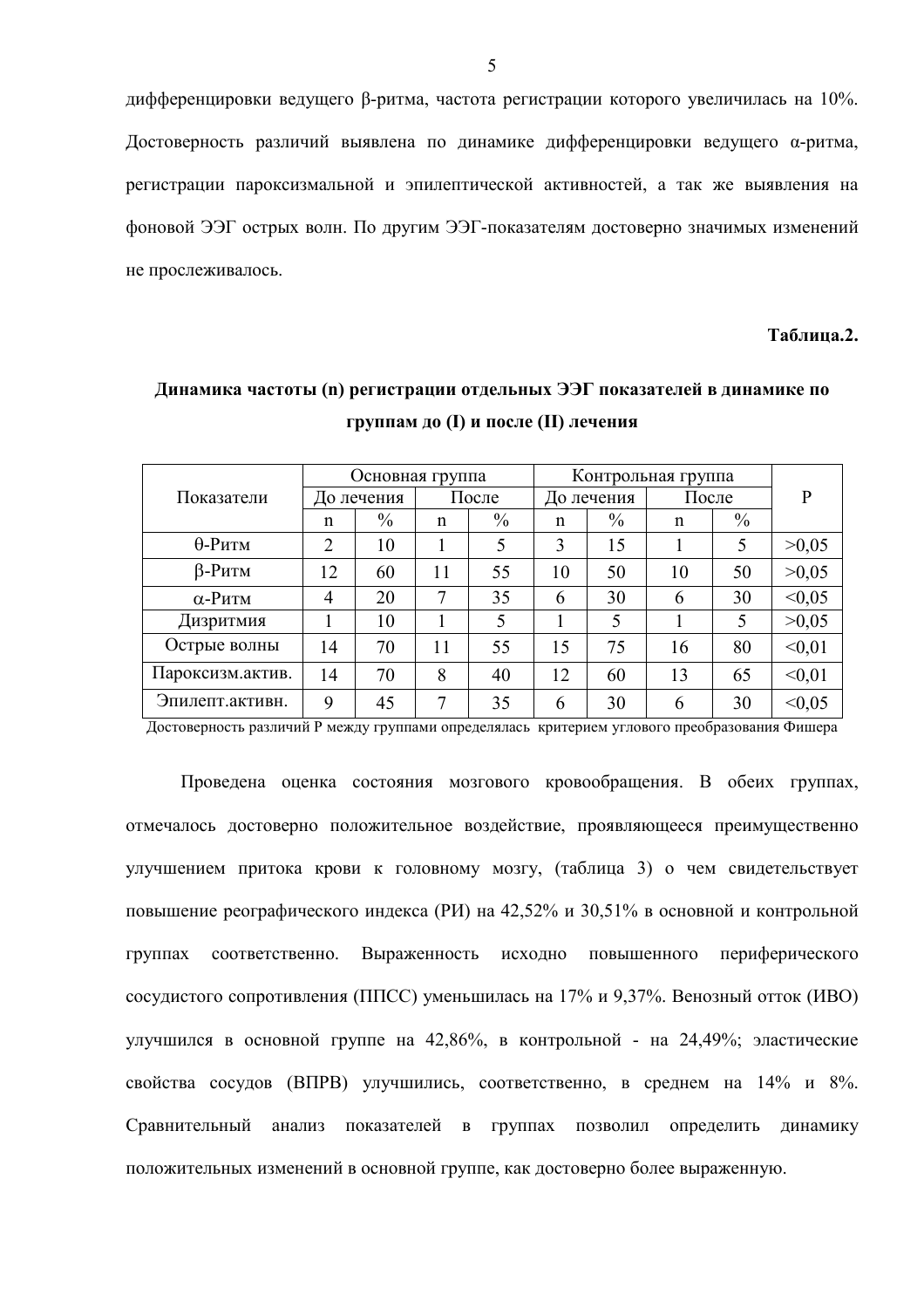|                    | Показатели, M±m      |               |                 |                |                |                |  |
|--------------------|----------------------|---------------|-----------------|----------------|----------------|----------------|--|
| Группы<br>До/после | PH, OM<br>ниже нормы | $HBO$ %       | $\Pi \Pi CC$ ,% |                | ВПРВ, мс       |                |  |
|                    |                      | выше          | ниже            | выше           | ниже           | выше           |  |
|                    |                      | нормы         | нормы           | нормы          | нормы          | нормы          |  |
| Основная           | $VAR = 40$           | $VAR=48$      | $VAR=24$        | $VAR=42$       | $VAR=14$       | $VAR=30$       |  |
|                    | $0,127 \pm 0,003$    | $49 \pm 2,53$ | $58 \pm 1,59$   | $100 \pm 1,53$ | $97 \pm 0.86$  | $136 \pm 1,84$ |  |
|                    | $0.181 \pm 0.009$    | $28 \pm 1,72$ | $75 \pm 1,79$   | $83 \pm 2,05$  | $113 \pm 2,51$ | $102 \pm 2.95$ |  |
| $P*$               | < 0.01               | < 0.02        | < 0.05          | < 0.01         | < 0.05         | < 0.05         |  |
| Контрольная        | $VAR = 40$           | $VAR=46$      | $VAR=22$        | $VAR = 50$     | $VAR=28$       | $VAR=32$       |  |
|                    | $0,118 \pm 0,004$    | $49 \pm 2,53$ | $69 \pm 1,83$   | $96 \pm 1,44$  | $89 \pm 1,61$  | $137 \pm 2,94$ |  |
|                    | $0.154 \pm 0.006$    | $37 \pm 1,63$ | $76 \pm 1,92$   | $87 \pm 1,87$  | $98 \pm 2,35$  | $125 \pm 2,51$ |  |
| $P*$               | < 0.02               | < 0.02        | < 0.05          | < 0.05         | < 0.05         | < 0.05         |  |
| $P_{O-K}$ **       | < 0.05               | <0.05         | < 0.05          | < 0.05         | < 0.05         | < 0.05         |  |

Линамика реографических показателей по группам до и после лечения (M±m)

Примечание: в числителе - показатели до лечения, в знаменателе-после лечения. Достоверность различий определялась: \*тест Уилкоксона, \*\*Вальда-Вольфовитца.

При неврологическом осмотре по окончании лечения, в основной группе отмечено достоверное снижение патологически повышенного мышечного тонуса и высоких сухожильных рефлексов (СЖР) с верхних и нижних конечностей у 15 и 14 детей из 20 соответственно. у 3 из 9 летей перестали вызываться клонусы (табл.4): увеличился угол разведения в тазобедренных суставах на 5-10 град у 11 пациентов. Четверо детей стали, хотя и кратковременно, опускаться на пятку, в результате чего один ребенок, обретя уверенность в опоре, стал самостоятельно ходить. Улучшение ручной моторики наблюдалось у 7 (43,75%) из 16 человек. По окончании комплексного санаторнокурортного лечения у 27,77% заметна положительная динамика когнитивной и речевой функций. В контрольной группе 2 (40%) ребенка стали уверенно удерживать голову в вертикальном положении за счет уменьшения выраженности патологических тонических рефлексов; 1 (20%) ребенок научился самостоятельно садиться, 2 (28,57%) - стоять, а 1 (12.5%) - делать первые шаги без поддержки. Улучшение манипулятивной функции отмечено у 5 (27,78%) пациентов с ее ограничением. Частота вызывания клонусов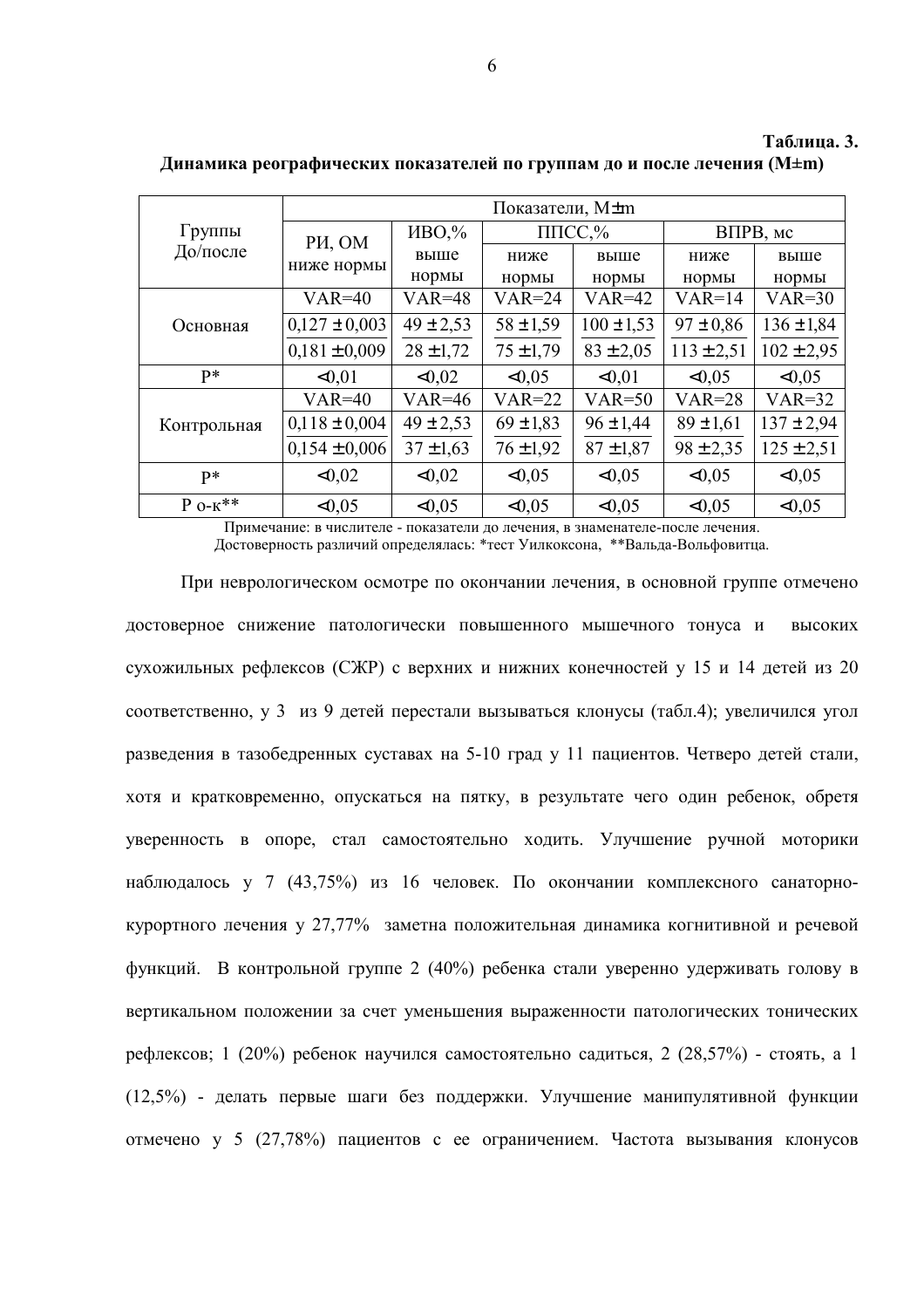уменьшилась до 69,23% (на 30,77%). Расширение словарного запаса и повышение качества произношения слов отмечено у 16,66% пациентов.

# Таблица 4.

| Признак     | Основная группа, M±m |              |       | Контрольная группа, M±m |               |      |
|-------------|----------------------|--------------|-------|-------------------------|---------------|------|
|             | До лечен.            | После        | P     | До лечен.               | После         |      |
| Клонусы     | $0,45\pm0,11$        | $0,2\pm0,09$ | 0,04  | $0,4\pm0,11$            | $0,35\pm0,11$ | 0,4  |
| Мышеч.тонус | $1,8+0,1$            | $1,3+0,11$   | 0,005 | $1,65\pm0,11$           | $1,35\pm0,11$ | 0,03 |
| СЖР с рук   | $1,75\pm0,1$         | $1,25\pm0,1$ | 0,005 | $1,6\pm0,11$            | $1,35\pm0,11$ | 0,1  |
| СЖР с ног   | $1,75\pm0,1$         | $1,3+0,1$    | 0,007 | $1,65\pm0,11$           | $1,5+0,11$    | 0,2  |

# Динамика клинических признаков (в баллах), отражающих патологическую спастичность (M±m).

Достоверность различий, Р определялась тестом Уилкоксона.

Степень позитивного влияния на состояние двигательного анализатора и высших нервных функций в исследуемых группах отразилась на оценке эффективности изучаемых комплексов. Сравнение результатов лечения, в наблюдаемых группах (см. табл.5), показывает, что доля результата лечения, оцениваемое как «незначительное улучшение» в основной группе составила на 30% меньше (р<0,05), достоверно различие и по среднему баллу эффективности лечения (р<0,04).

Таблина 5.

# Сравнительная оценка частоты (n) различной степени улучшения в результате лечения по группам

|                     | Группы. n, чел. |               |          |
|---------------------|-----------------|---------------|----------|
| Показатели          | Основная        | Контрольная   |          |
| Значит. улучшение   |                 |               | $>0.05*$ |
| Улучшение           |                 |               | $>0.05*$ |
| Незначит. улучшение |                 |               | $<0.05*$ |
| Средний балл, (M±m) | $2,05\pm0,14$   | $1,65\pm0,15$ | $0.04**$ |

Р определялся: \* критерий углового преобразования Фишера.  $*$  $*$ тест Вальла-Вольфовитна

Проведенное исследование позволило ВЫЯВИТЬ положительное влияние магнитотерапии (с частотой модуляции 10Гц) по субокципитально-поясничной методике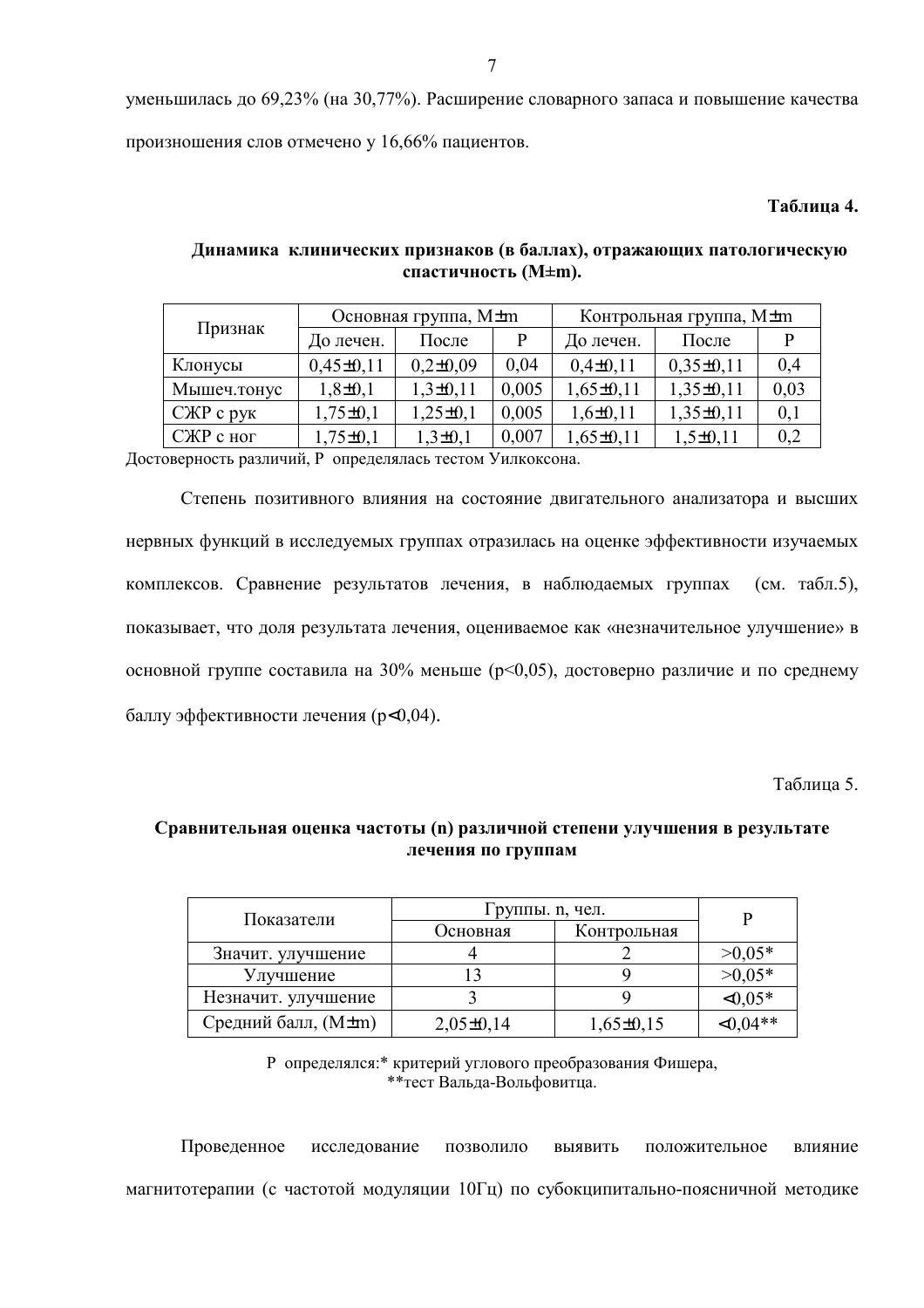клинико-нейрофизиологические показатели детей дошкольного возраста на  $\rm{co}$ спастическими формами ДЦП при введении ее в комплекс санаторно-курортного лечения. Введение курса магнитотерапии от аппарата «АМО-АТОС» по предлагаемой методике в санаторно-курортную реабилитацию способствует достоверному улучшению состояния биоэлектрогенеза мышц конечностей, мозгового кровообращения и нейродинамики головного мозга, в сравнении с таковым при использовании комплекса плацебо - процедур.

Полученные результаты нельзя объяснить только спецификой действия пятигорских углекисло-сероводородных ванн, содержащих небольшое количество сероводорода (13 мг/л) и углекислоты  $(1,0 \text{ r/n})$ .

Предваряющее прием курортных факторов курсовое воздействие бегущего импульсного магнитного поля с частотой модуляции 10Гц по субокципитальнопоясничной метолике не только оказывает позитивное влияние на состояние мозгового кровообращения и биоэлектрогенез, но, вероятно, активирует лимбико-ретикулярный комплекс. способствует созланию нейродинамического обеспечения лля формирования адекватных адаптационных реакций  $\mathbf{M}$ **MOTE** фоне более на выраженного ответа проведение бальнеогрязевых процедур. на

### Заключение

Таким образом, магнитотерапия БИМП с частотой модуляции 10Гц от аппарата субокципитально-поясничной метолике «АМО-АТОС» по оказывает достоверно положительное влияние на клинико-нейрофизиологические показатели детей дошкольного возраста со спастическими формами церебрального паралича. Предлагаемая методика может быть рекомендована для применения как в комплексном санаторно-курортном лечении, так и на поликлиническом этапе, в качестве превентивной терапии (при назначении за 20-30 дней до проведения интенсивной курортной реабилитации).

8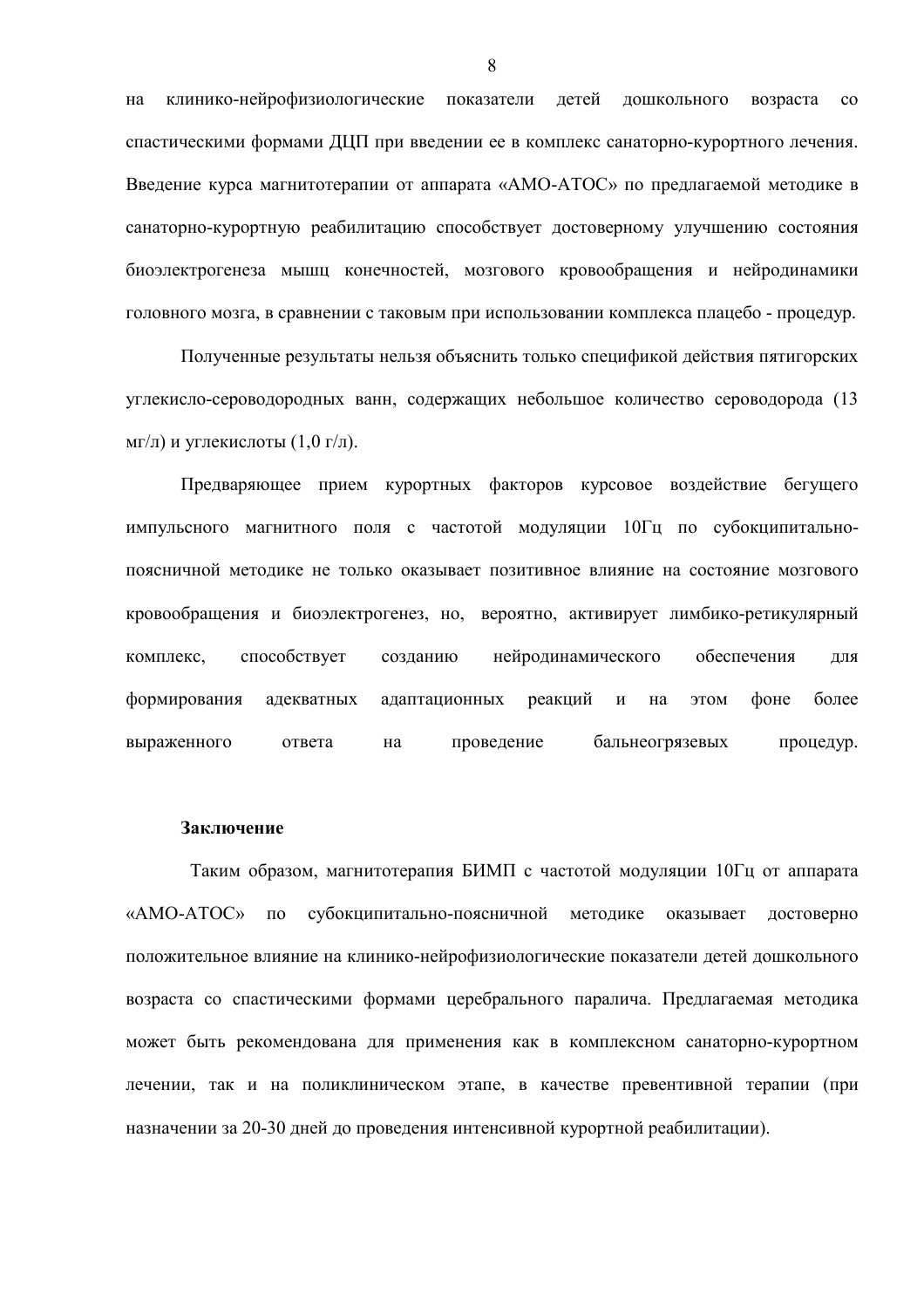### Список литературы

- 1. Айвазов В.Н. Управляемая бальнеотерапия на курорте // Матер. III науч.-практ. конф. «Проблемы и перспективы санаторно-курортного лечения и реабилитации в здравницах России» - Сочи-Дагомыс - 2002.- С.6.
- 2. Бронников В.А, Кравцов Ю.И. Неспецифические системы мозга и реабилитация детей с церебральными параличами. // Журн. Неврол. и психиат. 2005; 6: 45-50.
- 3. Васильева М.Ф., Соловьева Е.Р. Теоретические аспекты применения физиотерапии при черепно-мозговых травмах у детей. // Тезисы доклад. VI Всероссийского съезда физиотерапевтов. С.-Петербург. 2006. С. 214-215
- 4. Гурова Н.Ю., Бабина Л.М. Оценка нейрофизиологических показателей по результатам РЭГ и ЭМГ у детей со спастическими формами ДЦП после воздействия импульсным магнитным полем. // Матер. межд.науч.-практ. конф. "Современные технологии восстановительной и курортной медицины: спелеоклиматотерапия, бальнеотерапия, магнитотерапия" Пермь, 2005, С. 186-187.
- 5. Зелинская Д.И., Кобринский Б.А., Автоматизированный регистр детей-инвалидов в системе учета и анализа состояния здоровья детей России - Рос. вест. перин. и педиатр., 1997.3, 41-44
- 6. Мясников И.Г., Бурмистров А.Л. Магнитотерапия сосудистых заболеваний головного мозга // http://medprom/ru/medprom/28563.
- 7. Пчеляков А.В. Патоморфология тканей нижних конечностей при спастическом церебральном параличе //Ортопедия, травматология и протезирование. - 2000. - № 2.  $-C. 132-133$
- 8. Сологубова И.Е., Кузенкова Л.М., Маслова О.И., Яцык Г.В., Семенова Н.Ю. Клиническая характеристика детей с нарушениями психомоторного и речевого развития до 7-летнего возраста. Медицинский научный и учебно - методический журнал № 26 (Июнь 2005) С  $150 - 17$ .
- 9. Стрелкова Н.И. Физические метолы лечения в неврологии. М. 1983.
- 10. Lenn N.G. Plasticity and responses of the immature nervous system to injury. Semin Perinatol 1987; XI: 2: 117-132.
- 11. Monastra V., Lubar J.F., Linden M. The development of a quantitative electroencephalographic scanning process for attention deficit hyperactivity disorder: reliability and validity studies. Neuropsychology 2001; 15: 1: 36-44.